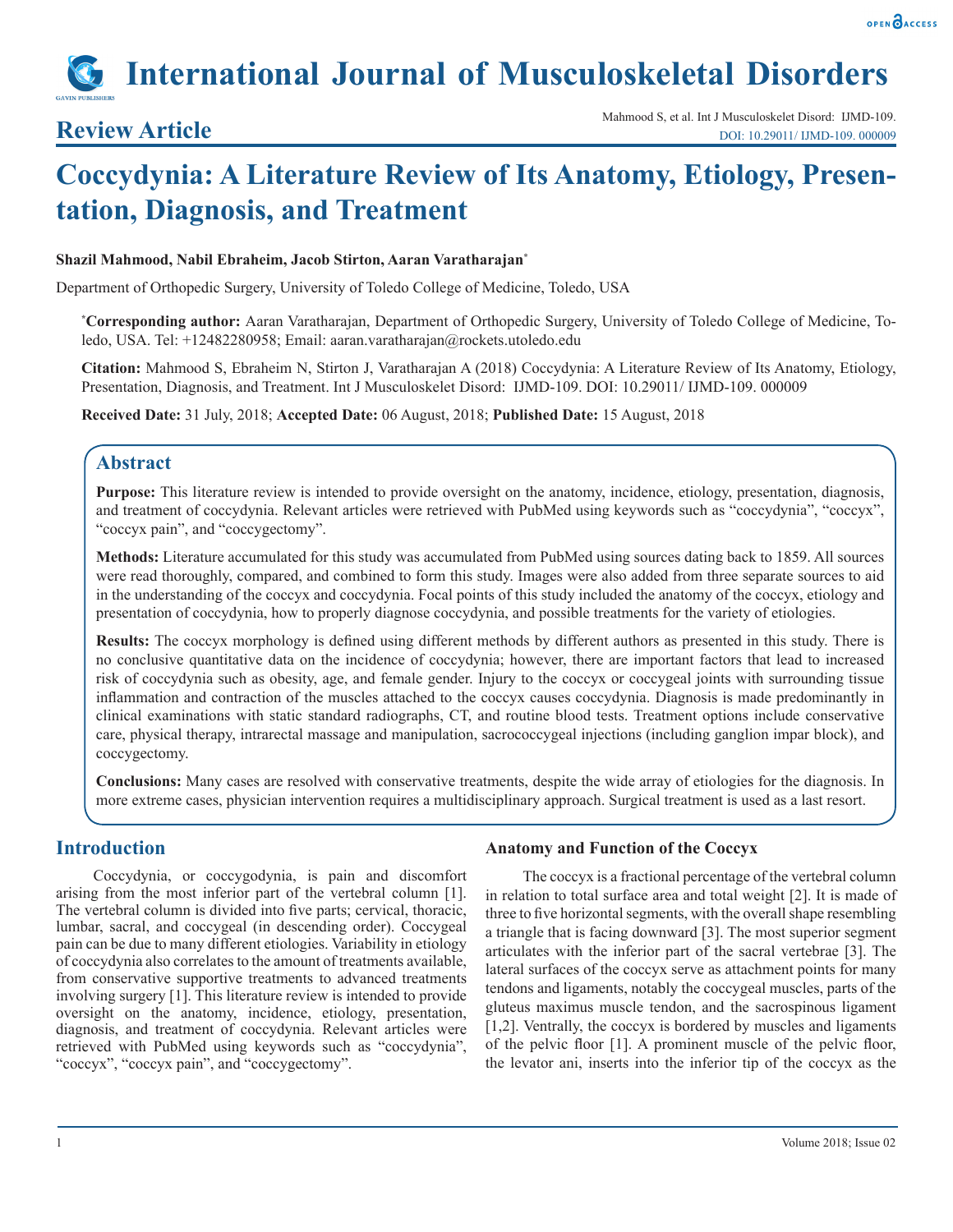iliococcygeus tendon [1,2]. This aids in pelvic floor support, which contributes to voluntary bowel control [1].

The first coccygeal segment is the largest and has transverse processes which may articulate or fuse with the sacrum. It is often separate from the progressively smaller caudal coccygeal vertebrae. Dorsally, the coccygeal cornua, which are vestigial articular processes, mark the inferior boundary of the sacral hiatus as they articulate with the sacral cornua [1-2]. It has very little movement, and the normal range of motion is approximately 13 degrees  $[1,5]$  (Figure 1).



Figure 1: Image of the Coccyx [4].

Flexion of the coccyx is usually produced by the contractions of the levator ani muscles, while extension is mostly passive [2]. It is important to note that if excessive movement occurs, that is a sign of abnormality within the coccyx. The primary function of the coccyx is to act as a shock absorber when sitting, providing weight bearing support [1]. The coccyx bears more weight when a person is sitting or leaning backwards versus leaning forward [1].

The coccygeal ligament, also referred to as the filum terminal extremum, is the continuation of the spinal dura beyond the termination of the dural sac at the second sacral vertebrae [2]. Distally, it fuses with the periosteum of the dorsal aspect of the coccyx [2]. Its termination may be marked by a post anal pit and it inserts into the first coccygeal segment [2].

The coccyx has been classified before by different groups of authors based on its radiographic appearance, as shown in the table below [3-8] (Figures 2 and 3).



**Figure 2:** Movement of the Coccyx [6].

| Authors and classifications |                                                                                       |
|-----------------------------|---------------------------------------------------------------------------------------|
| Postacchini and Massobrio   |                                                                                       |
| <b>Type</b>                 | Coccygeal morphology                                                                  |
| Type 1                      | Coccyx is moderately curved forward                                                   |
| Type 2                      | Coccyx is markedly curved with the apex curved forward                                |
| Type 3                      | Coccyx is sharply angulated forward at the level of the sacrococcygeal joint          |
| Type 4                      | Coccyx is subluxated at the sacrococcygeal/intercoccygeal joint                       |
| Type 5                      | Coccygeal retroversion with spicule                                                   |
| Type 6                      | Scoliotic deformity                                                                   |
| Maigne                      |                                                                                       |
| Type                        | Coccygeal morphology                                                                  |
| Type 1                      | Coccyx is curving more than 25 degrees                                                |
| Type 2                      | Coccyx is displaced or subluxed posteriorly                                           |
| Type 3                      | Coccyx is immobile with a spicule on the dorsal surface of the last coccygeal segment |

**Figure 3:** Radiographic Classifications of the Coccyx.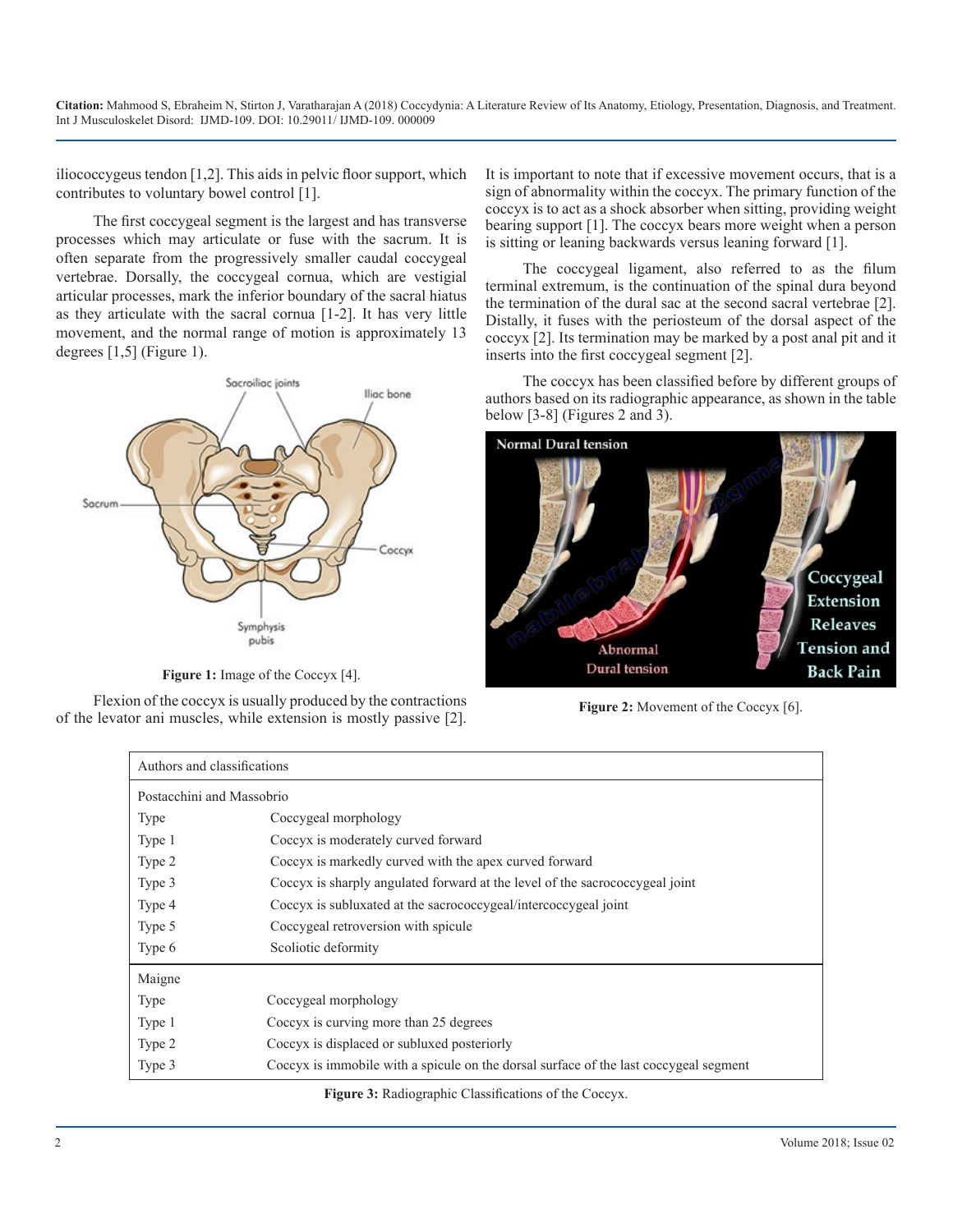#### **Incidence and Etiology of Coccydynia**

There is no conclusive quantitative data on the incidence of coccydynia; however, there are important factors that lead to increased risk of coccydynia such as obesity [1-5]. Obesity is defined as a BMI over 27.4 in women and 29.4 in men; people that are obese are more likely to have unstable movement of the coccyx due to lesser degrees of pelvic rotation  $(\leq 30^{\circ})$ , which leads to steeper angles between the coccyx and the seat in which the person is sitting [5]. Pelvic rotation is defined as the clockwise or counter clockwise movement of the pelvis on an axial plane. When obese individuals attempt to sit down, the coccyx tends to jut out posteriorly because of inadequate sagittal pelvic rotation [3-5]. This results in increased exposure to the intrapelvic pressure that develops during the act of sitting or during a fall, resulting in subluxation of the coccyx [3,5]. In other words, obesity leads to hypermobility of the coccyx, which can lead to coccydynia [5-9].

Additionally, age is another risk factor as adults are more likely to present with coccydynia than adolescents [1-10]. This is because adolescents have reduced abnormal mobility and more commonly have spicules than adults [10]. Spicules are small bony outgrowths on the dorsal aspect of the tip of the coccyx and most commonly seen in patients with immobile coccyges [5]. Being female gender were also found to be a risk factor for coccydynia, as they have specific sex-related anatomic features [11]. This includes slender females having little subcutaneous fat and coccyx is not as protected; the greater sciatic notch in females is wider and this contributes to backward inclination of the coccyx leaving it more susceptible to injury; females have a greater inter-ischial tuberosity distance which increases the pressure to the coccyx [11]. The most frequent causes of coccyx pain include falling backward or on the buttocks, fracture or dislocation due to trauma, pregnancy, infection, chordoma (a rare form of malignant cancer), and idiopathic causes [7-9].

Injury to the coccyx or coccygeal joints with surrounding tissue inflammation and contraction of the muscles attached to the coccyx causes coccydynia [3-12]. The pain can either arises from the coccyx itself, is referred to the coccyx, or is neurogenic in origin [13]. Direct trauma can include falling on the buttocks or falling backwards, prolonged sitting on a hard or narrow surface, or sexual intercourse [1-9]. Indirect trauma includes vaginal childbirth, recent lumbar spinal surgery, rectal surgery, or epidural injections [8]. In 1950, Schapiro described this disorder as "television disease", because of poor postural adaption due to sitting awkwardly [3-14]. Internally, irritation of the sacral sympathetic chain called the ganglion impar, which is located in between the sacrum and the posterior wall of the rectum, can cause sacrococcygeal dysfunctional pain [15]. Compressions of the ganglion impar have also been reported in patients with anterior dislocation of the coccyx [15].

In studies found, Maigne, et al. reported that 36 of 51 patients had a history of direct trauma [16]. Pennekamp et al. reported 8 out of 16 patients with pain due to direct trauma, with the other 8 patients having idiopathic coccydynia [17]. Awwad et al. reported 34 out of 70 patients (16 female and 18 males) with coccydynia because of direct trauma, 14 female patients with indirect trauma due to childbirth, and 22 female patients with idiopathic trauma [9].

#### **Presentation and Diagnosis of Coccydynia**

Classical presentation of coccydynia is associated with pain, tenderness, or an ache localized in the region of the lower sacrum, the coccyx, or in adjacent muscles and soft tissues [1-18]. The pain becomes sharp during periods of sitting, when getting up from a sitting position, during sexual intercourse, defecation, and menstruation in females [1-3]. The severity of the pain is dependent on various predisposing factors, such as the duration of time spent sitting [3-18]. The character of the pain appears to be more related to spasms of the levator muscle, coccygeus muscle, and in the medial fibers of the gluteus maximus muscle [18].

Diagnosis is made predominantly in clinical examinations with static standard radiographs, CT, and routine blood tests [3]. Blood tests showed no abnormalities except in the presence of tumors or infection [3]. Causes of coccyx pain such as infections, masses, and tumors should be ruled out in every case [1]. Maigne et al. described a method of assessing coccygeal mobility based on comparisons of dynamic and static lateral radiographs with the patients hips flexed and extension of the spine while they sat on a hard surface [3-16]. The films were superimposed and the angles of sagittal pelvic rotation (measured based on the pivot angle made when the radiographs were superimposed), angle of mobility (difference between the tips of the coccygeal segments in the two radiographs), and the angle of incidence (measured angle at which the coccyx stuck the seat surface) were calculated [3-16].

Certain types of MRI are useful is determining coccydynia. Static MRI failed to identify the cause of coccydynia as this is a dynamic disorder [3]. However, dynamic MRI showed the coccyx is mobile during defecation and it is possible to demonstrate coccygeal excursions by determining the changes in position from maximum contraction and straining-evacuation (Figure 4) [3-20].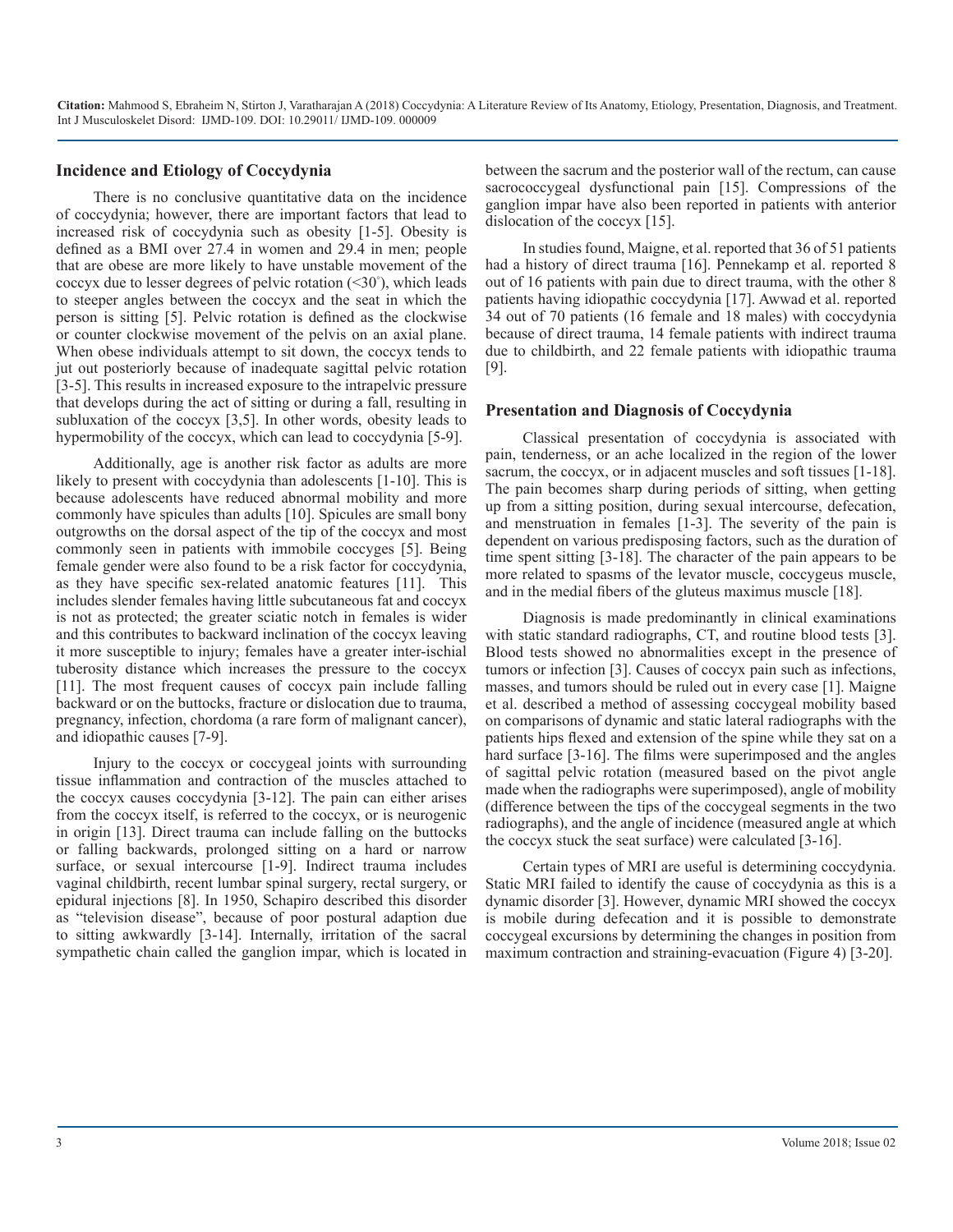

**Figure 4:** CT of the sacrum and coccyx in a sagittal view [19].

### **Treatment**

Coccydynia can usually be treated conservatively as it usually resolves on its own within a few weeks or months. Conservative treatment is successful in 90% of coccyx pain cases, with many resolving without medical treatment [1-21]. This conservative treatment includes use of laxatives, non-steroidal anti-inflammatory medications, hot baths, use of ring shaped cushions, massage, corticosteroid injections, radiotherapy, and psychotherapy [21]. Other treatment options for coccydynia if conservative methods do not relieve pain include physical therapy, intrarectal massage and manipulation, sacrococcygeal injections (including ganglion impart block), and coccygectomy [3].

There are many modalities involved in physical therapy treatment for coccydynia. Shortwave Diathermy (SWD) is used to relieve pain and muscles spasms in inflammatory tissue by providing heat to deep muscle tissue [22]. It has been shown to help patients with coccydynia [23]. Interferential Current (IFC) is another form of therapy that has shown to reduce inflammation and low back pain [22]. More Recently, Extracorporeal Shock Wave Therapy (ESWT) has been suggested for non-invasive treatment of musculoskeletal conditions [22]. Its effectiveness can be attributed to stimulation analgesia and increased tissue regeneration [22]. It has been shown relieve pain from coccydynia and is recommended as an alternative method for patients with the ailment [22].

Bimanual coccyx manipulation would include massaging the muscles attached to the coccyx to help ease the pain [1]. This is done under anesthesia or heavy sedation with local injection of anesthesia and a steroid such as bupivacaine 0.5% and 40 mg of methylprednisone, respectively) [9]. This method allows surgeons to identify the source of coccygeal instability [9]. Coccyx manipulation provides good outcomes to as high as 85% of cases [11].

Ganglion impar injections can be a safe and effective for treating coccydynia [24]. It is performed via a transsacrococcygeal approach using a 22-gauge spinal needle along with fluoroscopy [25,26]. Either the prone or lateral decubitus position can be chosen for this approach [26]. Blood pressure, heart rate, and pulse oximetry are monitored throughout the procedure [26]. The site of needle insertion is located by palpating the sacral cornua [27]. The needle is then advanced through the vertebral disc until the tip is placed anterior to the ventral sacrococcygeal ligament, felt using a loss in resistance [27]. Its position is confirmed via a "reverse comma" appearance when seen in lateral radiograph views after injection of a radio opaque dye into the retroperitoneal space [27]. In clinical studies done by Toshniwal et al. and Sagir et al. a total of 24 patients with coccydynia that were given ganglion impar injections showed adequate pain relief without any complications in the proceeding short term [25-27].

Removal of the coccyx via surgical intervention is used when all other treatment options have not provided the patient adequate relief  $[1-3]$ .

There are two common types of coccygectomy procedures: Key's and Gardner's [11]. Key's method for coccygectomy has relatively provided better results for patients, and is more commonly used [11]. This method utilizes general anesthesia and better minimizes wound complications via preoperative bowel preparations and intravenous antibiotics [8]. During the procedure, the patient is positioned to lay on their stomach and their buttock is laterally retracted [8]. Using fluoroscopy to properly identify the coccyx, a midline vertical incision is made over the bone and it is circumferentially separated from surrounding tissue using unipolar electrocautery [8]. The procedure is completed via surgical resection of the coccyx in a rostral-caudal manner [8].

Current literature shows that coccygectomy yields high percentage of success with complications such as rectal injury, sphincter injury, and incontinence rarely reported [3]. Kwon et al. accumulated 28 case series from 1980 to 2012 totaling 742 patients that underwent coccygectomy [8]. 592 of the patients were females, and only 64 of the patients (10%), had an occurrence of infection after the procedure [8]. 84% of the patients reported good to excellent outcomes after coccygectomy [8].

# **Conclusion**

Coccydynia is a mildly debilitating condition. Most cases can be can be resolved with supportive treatments. However, If the condition progresses than physician intervention is suggested. This